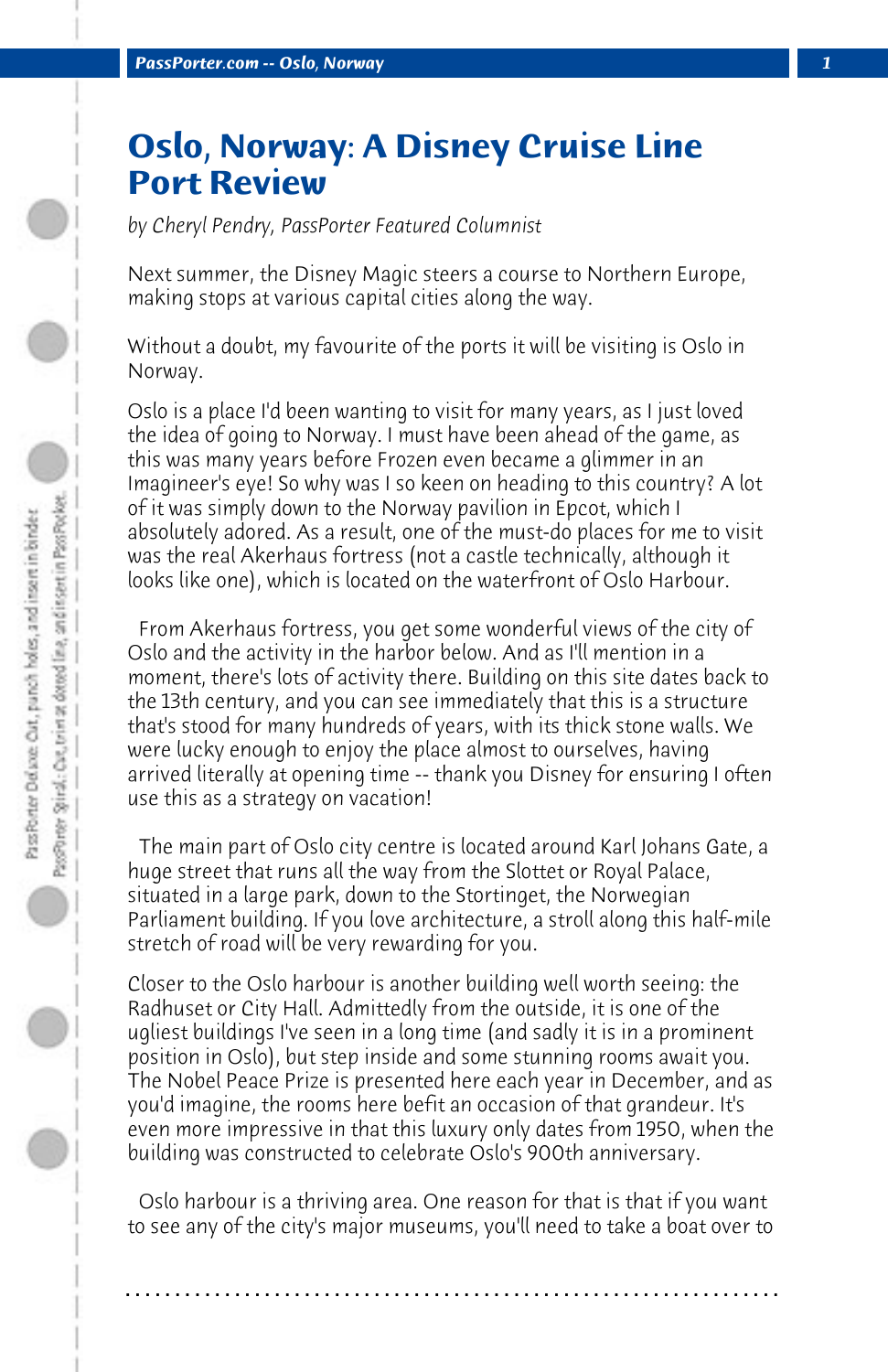the Bygdoy area. Perhaps the stand-out museum here is the Viking Ship Museum, which is home to two Viking ships from the ninth century, both of which are beautifully preserved. Parts of a third can also be seen here. All were found in burial mounds, and it is truly amazing to stand in this museum and look at these magnificent vessels, knowing that they were put to use more than 1,000 years ago.

 Located close by is the Norwegian Folk Museum, and if you want to see real life stave churches, this is the place to go. It's an open air museum, packed with buildings from across Norway, showcasing how life used to be, and you'll definitely get a feel of Epcot here, as you'll also find wooden buildings with grass roofs here.

 Another museum well worth seeing is the Fram Museum, which contains the sailing ship that was used for Arctic and Antarctic expeditions in the late 19th and early 20th century. Looking at it, it seems so fragile, and you just can't imagine it going into such hostile climates of the world.

 Further outside of the city, there are plenty of other sights to see, although with just the day in port, the chances are you'll want to include them on a shore excursion, rather than trying to make your own arrangements to get there. The first is the Vigeland Sculpture Park, named after the sculptor responsible for the 200 plus statues in here, depicting humanity in all its forms. It's certainly a strange sight, but it's something well worth seeing, as there really is nothing like it anywhere else in the world.

 Somewhere else well worth a visit is the Holmenkollen, the city's ski jump, used in the 1952 Winter Olympics. It offers some very dramatic views during the summer months, although it is a climb to get here. We both stood there at the top of the jump, marvelling at how anyone has the courage to descend from here on skis!

 During our stay in Oslo, we also took a short, but very magical cruise along some of the fjords surrounding the city. The scenery was absolutely beautiful, although of course if you're on a cruise, this may be old news to you, with stunning scenery something that will no doubt become the norm during your time on board the Magic.

 If you're getting the impression that there's plenty to do in Oslo, that's because there is. We spent three days in the city, and we were never bored, with plenty to see and do. The only problem you'll have if you're visiting Oslo on the Magic is working out what to do with the limited time you'll have in this beautiful place.

**. . . . . . . . . . . . . . . . . . . . . . . . . . . . . . . . . . . . . . . . . . . . . . . . . . . . . . . . . . . . . . . . . .**